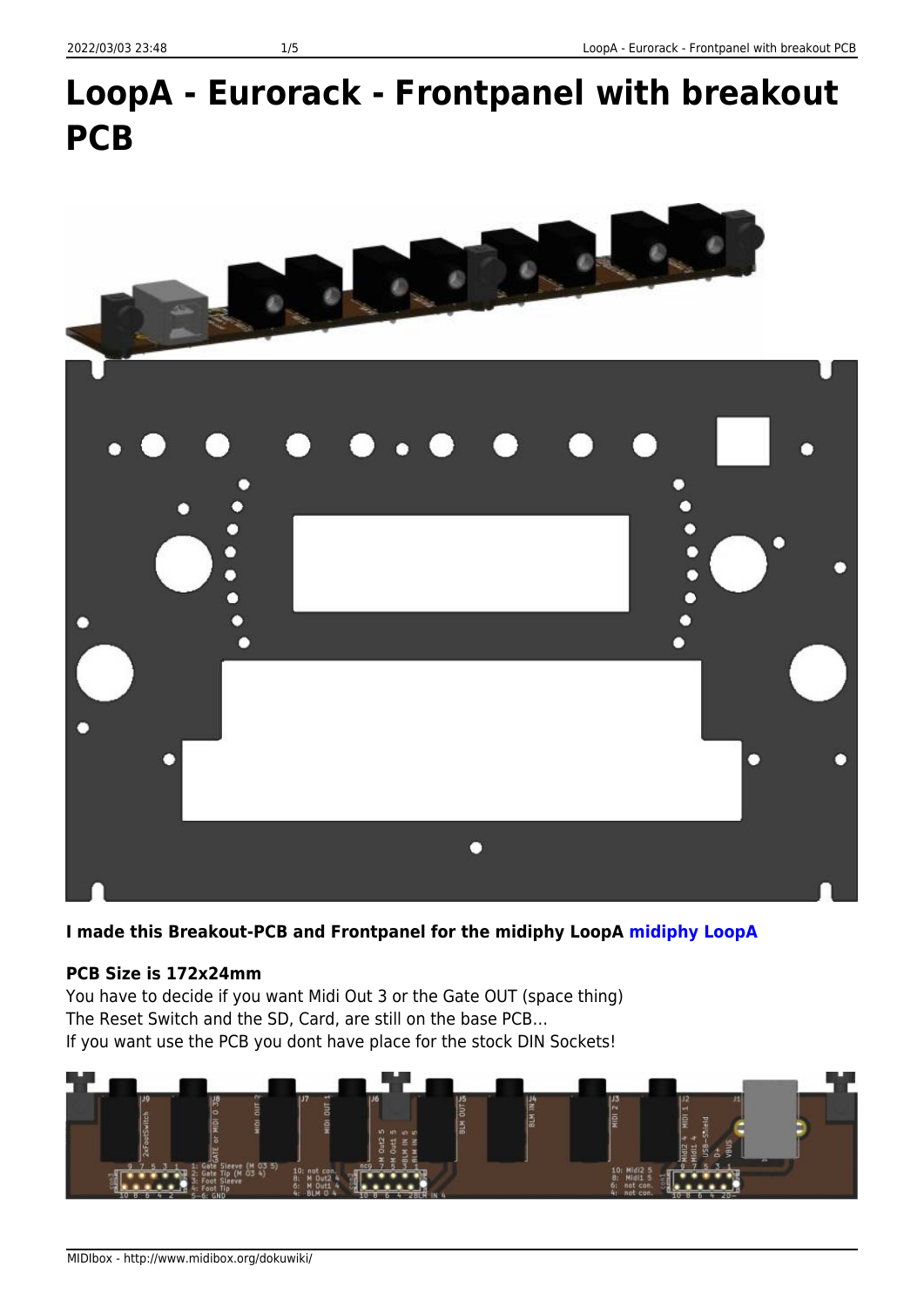Last update: 2022/02/10

12:43 loopa-eurorack-panel http://www.midibox.org/dokuwiki/doku.php?id=loopa-eurorack-panel&rev=1644496993



ON this board we have 3 micromatch Connectors, which are crimped fast on a cable On the other side of the cable you have to solder directly to the Base-PCB, be carefull while soldering - and follow the shematic, which is layout for 3.5 Jack Midi Type B!



**[Schematic](http://www.midibox.org/dokuwiki/lib/exe/fetch.php?media=phatline:euro-loopa-breakout-shematic.pdf)** 

## **Hardware Requirements**

- [midiphy LoopA caseless Kit](https://www.midiphy.com/en/shop-details/120/69/loopa-enhanced-caseless-essential-kit-diy-requantizing-performance-midi-sequencer-midiphy-midibox-stm32f4)
- Soldering Iron with a Dip that can Handle Thruhole-Parts, solder Paste…
- The other Parts from the BOM

## **Building and BOM**

All necessery Information is printet on the PCB, but also check the Shematic…

5x [Leiterplatten Montageblock aka Standoffs](https://www.buerklin.com/de/Montageblock/p/17H917)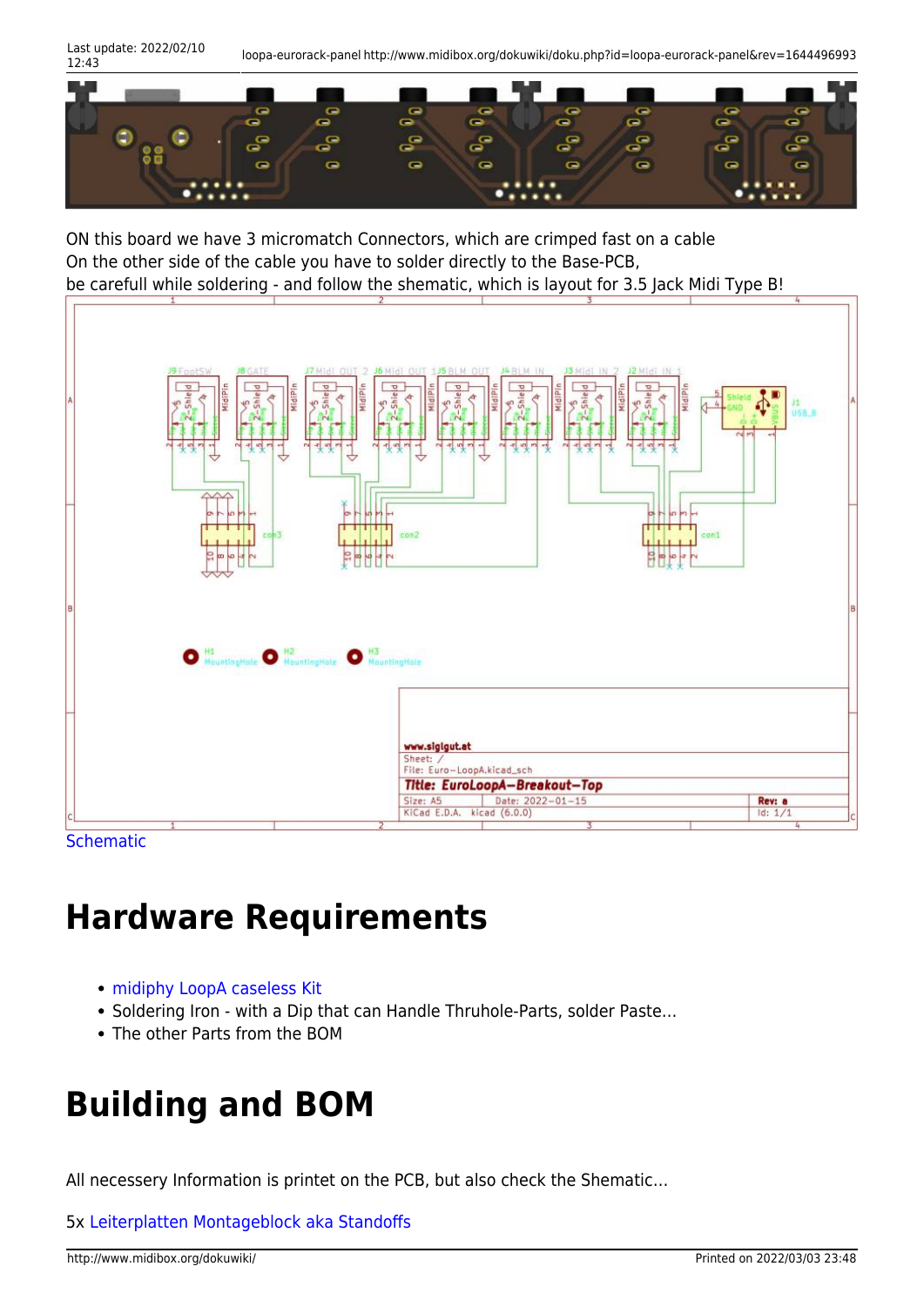3x [Micromatch Socket 2x5Pole 1,27mm](https://www.mouser.at/ProductDetail/TE-Connectivity/1-215079-0?qs=sGAEpiMZZMu2UVWuvJ5cF0NzRP25WJYp)

6x [Micromatch Crimp Connector](https://www.mouser.at/ProductDetail/TE-Connectivity/1-2178712-0?qs=Xjc0wECptJBhQ3iBLfHBBw%3D%3D) you need only 3, the 3+ is for fails by crimping

1x [Flat Cable 1,27mm pitch](https://www.mouser.at/ProductDetail/3M-Electronic-Solutions-Division/3365-10-CUT-LENGTH?qs=IOh0O5QtZ92VWnFEwLTckA%3D%3D)

1x [USB-Socket](https://www.mouser.at/ProductDetail/Molex/67068-7041?qs=%2Fha2pyFadugeFcqiSbHe2F3FlkyTY7p9rg69fYk%252bS0tr8kIPu4fJmw%3D%3D)

8x [3,5 Audio Jack](https://www.mouser.at/ProductDetail/CUI-Devices/SJ1-3535NG?qs=sGAEpiMZZMv0W4pxf2HiVz9SCMkER55fXrlpiF5mEoVt2p3Qc8GC6g%3D%3D)

12x [Round 3mm Thruhole LEDs-RED-Flat](https://www.mouser.at/ProductDetail/Lumex/SSL-LX30FT4ID?qs=sGAEpiMZZMuCm2JlHBGefjo7mRik%2FjcaqjK5FJOZhDc%3D)

4x [Round 3mm Thruhole LEDs-GREEN-Flat](https://www.mouser.at/ProductDetail/Lumex/SSL-LX30FT4GD?qs=sGAEpiMZZMuCm2JlHBGefjo7mRik%2FjcaResH8h9wozw%3D)

And there will be some additional Fasting Material, like bolts, Screws, Standoffs, that i dont know right now, because the first protoype has to be built first…

### **Frontpanel**



**I made a DXF File which you can send to:** (once the prototypestate is gone) [Formulor in Germany](https://www.formulor.de) - Acrylic … 2Pieces incl shipping 42€ [frontpanels.de in germany](https://shop.frontpanels.de/custom-panels) my choose [The Beast - UK](https://thebeast.co.uk/2d/)

[Schaeffer-ag.de](https://www.schaeffer-ag.de/en/)

#### **Recommend Material**

2mm x 128.5 x 188.58 Aluminium, anodised contact frontpanels: info@frontpanels.de [frontpanels-euroloopa.zip](http://www.midibox.org/dokuwiki/lib/exe/fetch.php?media=phatline:frontpanels-euroloopa.zip) - NOT TESTET - REVERSE ENGENEERING!!!!!!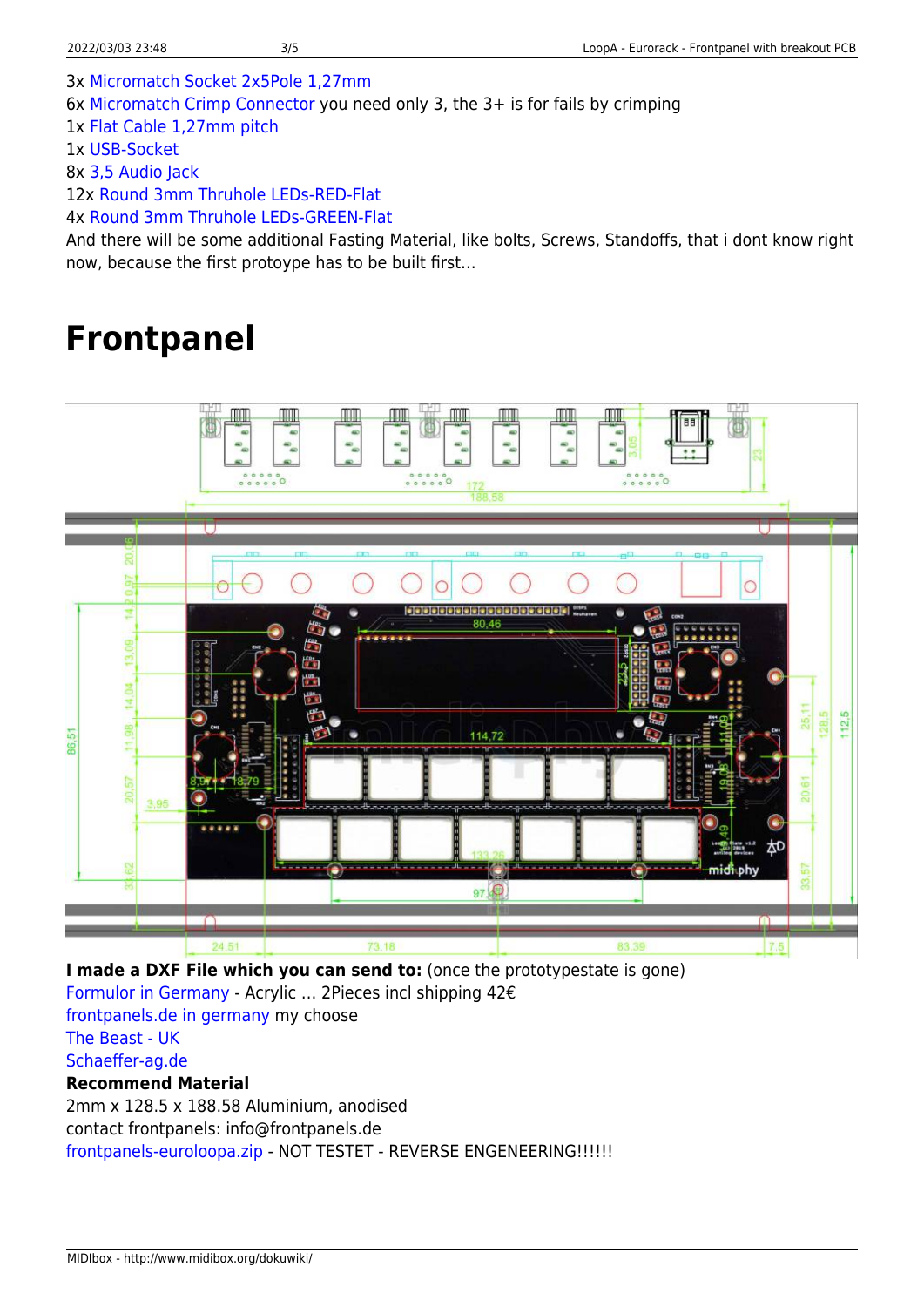## **Interconnection to LoopA**

To most connections are Midi... so before start, take a look at some standards:<br> $T_1$ 



## **To Do**

waiting for the PCBs and Panels… since the Panels are reverse - engineered - its praying for good luck!

## **Community users working on it**

**[Phatline](http://www.midibox.org/dokuwiki/doku.php?id=phatline)** = PCB & Shematic, Documentation…

Just let a Private message on the forum to user already involved.